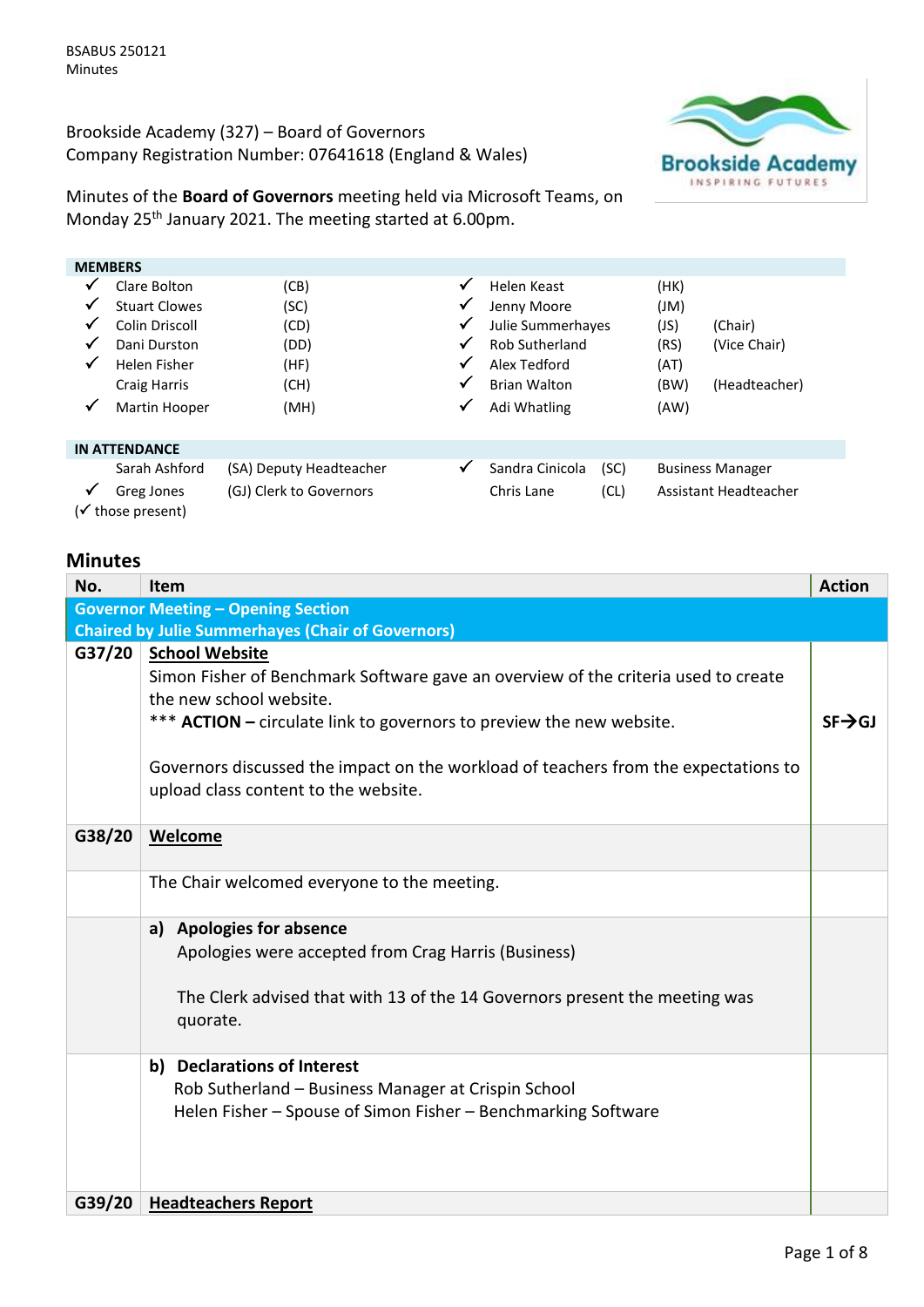## BSABUS 250121 Minutes

| No. | Item                                                                                                                                                                                                                                                                              | <b>Action</b> |
|-----|-----------------------------------------------------------------------------------------------------------------------------------------------------------------------------------------------------------------------------------------------------------------------------------|---------------|
|     |                                                                                                                                                                                                                                                                                   |               |
|     | a) Headteachers report<br>The headteacher highlighted the main points of the report circulated with the<br>papers for this meeting.                                                                                                                                               |               |
|     | <b>Attendance</b><br>The School has seen an impact from parents choosing not to send their<br>children into Specialist Provision. These cannot be recorded as Covid-19<br>related absences.<br>It was noted that attendance in Specialist is higher than the national<br>average. |               |
|     | Safeguarding<br>$\bullet$<br>Safeguarding in the school is carrying on as normal during the current<br>Covid-19 lockdown.                                                                                                                                                         |               |
|     | <b>Standard Attainment Tests (SATs)</b><br>$\bullet$<br>The Government have announced that SATs tests will not go ahead this<br>summer, but not received any formal announcement or correspondence<br>on this yet from DfE.                                                       |               |
|     | <b>Online Learning</b><br>Governors discussed the pressure on teachers from managing classroom<br>and online teaching at the same time.<br>There are between 16 and 23 children in the classes of vulnerable and key<br>worker children attending school.                         |               |
|     | Governors expressed their concerns on how children are coping at home.<br>It was noted that parents have been supportive and that the connection<br>between home and school is being maintained through video and audio<br>calls.                                                 |               |
|     | A Governor asked if the number of children attending school is higher<br>than expected? The School cannot say no to children of Key Workers.                                                                                                                                      |               |
|     | It was noted that there are more occupations on the Key Worker list for<br>this lockdown, and that the school would only be able to challenge<br>requests to attend school for capacity reasons.                                                                                  |               |
|     | The Headteacher and/or deputy are triaging requests to ensure that<br>children are from families of Key Workers.                                                                                                                                                                  |               |
|     | <b>Free School Meals</b><br>Governors noted the recent controversy in the press over the contents of<br>FSM hampers. The School has reviewed the contents of the hampers they<br>are providing to ensure that they are as varied and the best that they can<br>be.                |               |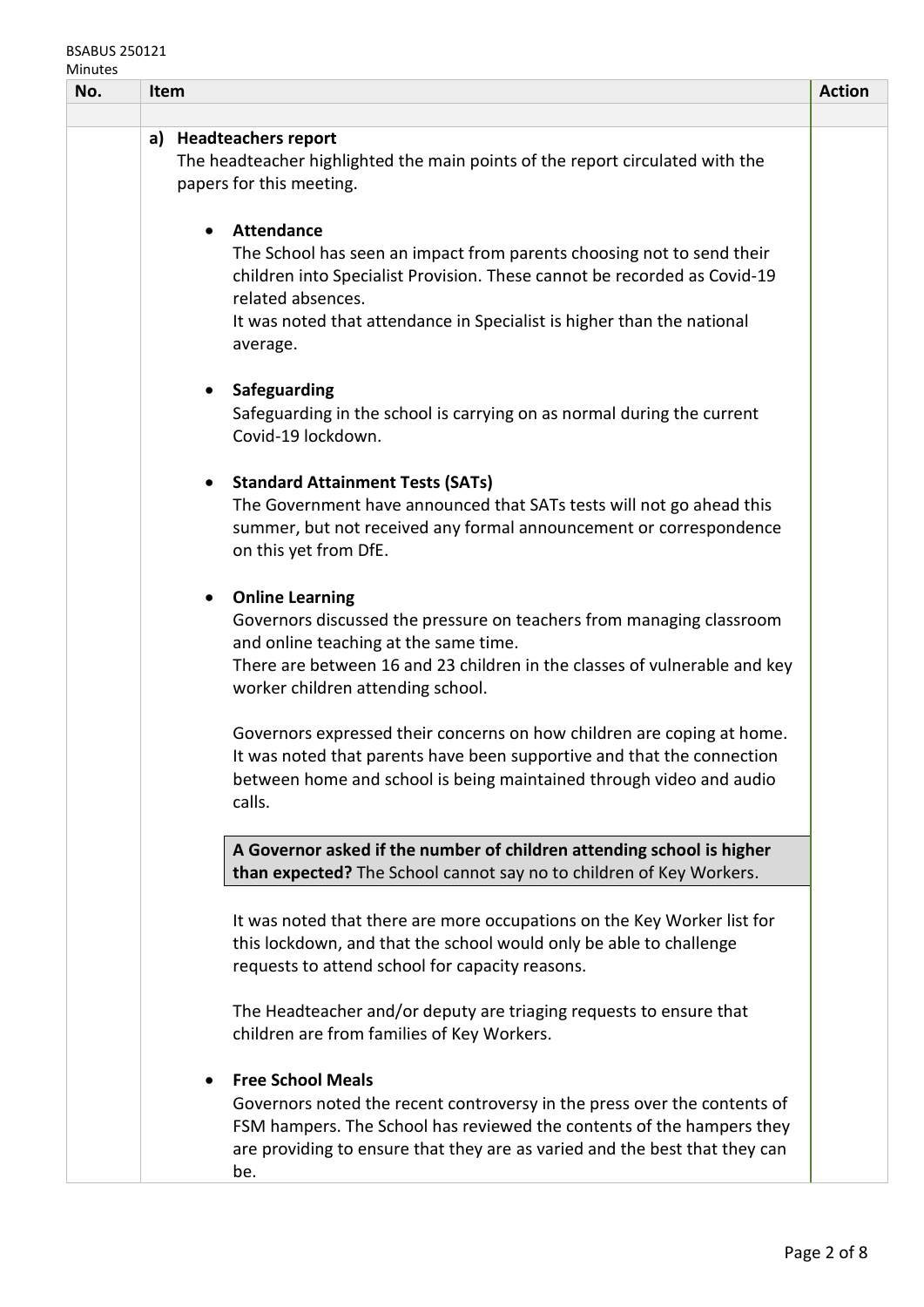#### BSABUS 250121 Minutes

| No.        | <b>Item</b>                     |                                                                             | <b>Action</b> |
|------------|---------------------------------|-----------------------------------------------------------------------------|---------------|
|            |                                 | The School will be providing vouchers for the half-term holiday.            |               |
|            |                                 |                                                                             |               |
|            | $\bullet$                       | Covid-19                                                                    |               |
|            |                                 | There have been no closures of any bubbles due to Covid-19 infections.      |               |
|            |                                 | It was noted that the impact of the new variant can quickly infect a large  |               |
|            |                                 | number of people, and has led to some schools having to close.              |               |
|            | $\bullet$                       | <b>Testing</b>                                                              |               |
|            |                                 | Staff testing is now in place.                                              |               |
|            |                                 | A Governor asked how frequently staff undertake the lateral flow test?      |               |
|            |                                 | Staff are tested twice a week or once 12 hours before a shift for part-time |               |
|            |                                 | staff.                                                                      |               |
|            |                                 | Separate arrangements are in place for high-risk staff.                     |               |
|            |                                 |                                                                             |               |
|            |                                 | A Governor asked if the testing was voluntary? Yes $-$ no member of staff   |               |
|            |                                 | has refused to take part in the testing.                                    |               |
|            |                                 |                                                                             |               |
|            | <b>Business / Audit Section</b> |                                                                             |               |
|            |                                 | <b>Chaired by Rob Sutherland (Business Lead)</b>                            |               |
| <b>BUS</b> | <b>Finances</b>                 |                                                                             |               |
| 07/20      |                                 |                                                                             |               |
|            |                                 | a) Financial Update - (Month 3)                                             |               |
|            |                                 | The Business Manager highlighted the main points of the Month 3 report      |               |
|            |                                 | circulated with the papers for this meeting.                                |               |
|            | $\bullet$                       | <b>Nursery</b>                                                              |               |
|            |                                 | There is currently an anticipated overspend in the Nursery. There are       |               |
|            |                                 | currently 15 less children in the pre-school than this time last year, that |               |
|            |                                 | equates to a £70k reduction in income.                                      |               |
|            |                                 |                                                                             |               |
|            |                                 | It was noted that there is no way of knowing how many children will join    |               |
|            |                                 | the pre-school each year. There is an impact from parents working from      |               |
|            |                                 | home and using different childcare arrangements.                            |               |
|            |                                 | This is the time of year when numbers normally increase as more children    |               |
|            |                                 | reach the age where they qualify for the funded 30 hours of pre-school.     |               |
|            |                                 |                                                                             |               |
|            |                                 | A Governor asked if parents are required to pay for Nursery places if they  |               |
|            |                                 | have chosen not to send their child? Yes - as the Nursery is open.          |               |
|            |                                 | It was noted that the Nursery did not charge at the start of the first      |               |
|            |                                 | lockdown but that the decision was made to charge once it was known         |               |
|            |                                 | that it was going to last for longer than originally expected.              |               |
|            |                                 | <b>Extended Schools</b>                                                     |               |
|            |                                 | The surplus in income is not as large as the School would normally expect.  |               |
|            |                                 |                                                                             |               |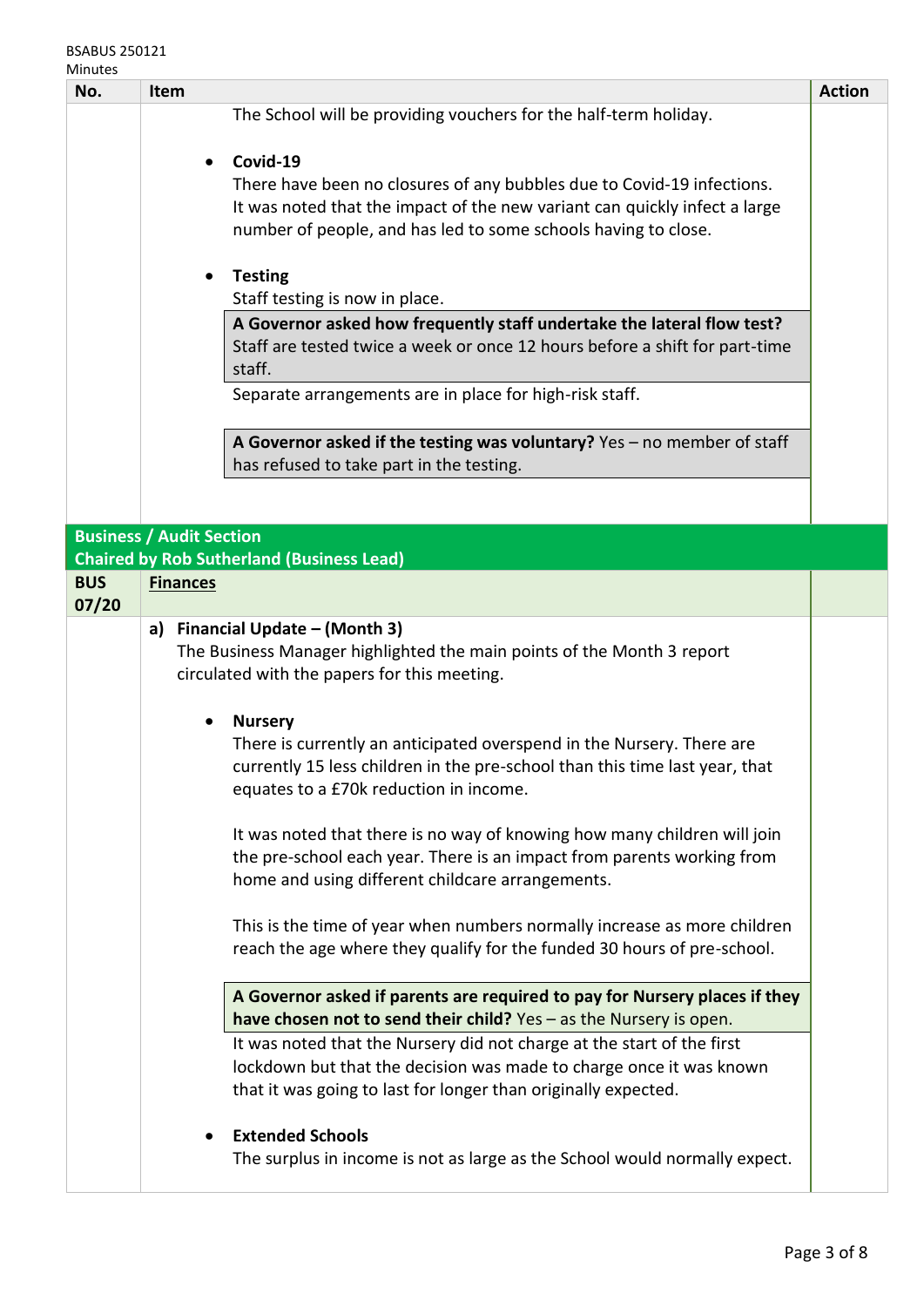| No.                 | Item                                                                                                                                                                                                                                                                                                                                                                                                                           | <b>Action</b> |
|---------------------|--------------------------------------------------------------------------------------------------------------------------------------------------------------------------------------------------------------------------------------------------------------------------------------------------------------------------------------------------------------------------------------------------------------------------------|---------------|
|                     | <b>Catering</b><br>٠<br>There have been no meals served at school this term.                                                                                                                                                                                                                                                                                                                                                   |               |
|                     | A Governor asked where savings are being made? There is a slight saving in<br>supplies. But there is more copying (for home packs) in curriculum, and<br>additional licenses for the Chrome Books donated to the School.                                                                                                                                                                                                       |               |
|                     | It was noted that all staff are being paid as normal as staff funded by the<br>government cannot be furloughed.                                                                                                                                                                                                                                                                                                                |               |
|                     | A Governor asked about the capital expenditure being above the budgeted<br>amount? Some resources have been moved to capital to cover some of the<br>capital works taking place.                                                                                                                                                                                                                                               |               |
|                     | b) Responsible Officer Reports<br>There have been no responsible officer visits as Educational Financial Services<br>have decided it is not safe to undertake face to face reporting. They will review<br>this again at Easter.                                                                                                                                                                                                |               |
|                     | <b>Internal Scrutiny</b><br>c)<br>The Business Manager highlighted the main points of the Internal Scrutiny report<br>circulated with the papers for this meeting.<br>The School was required to provide this report as part of the annual accounts<br>upload process with the Education and Skills Funding Agency (ESFA).<br>ACTION - Get cost for this service from Bishop Fleming as part of their annual<br>Audit Service. | <b>SC</b>     |
| <b>BUS</b><br>08/20 | <b>Risk</b>                                                                                                                                                                                                                                                                                                                                                                                                                    |               |
|                     | <b>Risk Register</b><br>a)<br>The Business Manager highlighted the main changes to the Risk Register circulated<br>with the papers for this meeting.<br>Covid-19 expenditure                                                                                                                                                                                                                                                   |               |
| <b>BUS</b><br>09/20 | <b>Staffing</b>                                                                                                                                                                                                                                                                                                                                                                                                                |               |
|                     | <b>Staffing Update</b><br>a)<br>Nursery Supervisor - Resignation - recruitment on hold.<br><b>Special Teaching Assistants - 1 resignation and 2 appointments prior to</b><br>current lockdown.                                                                                                                                                                                                                                 |               |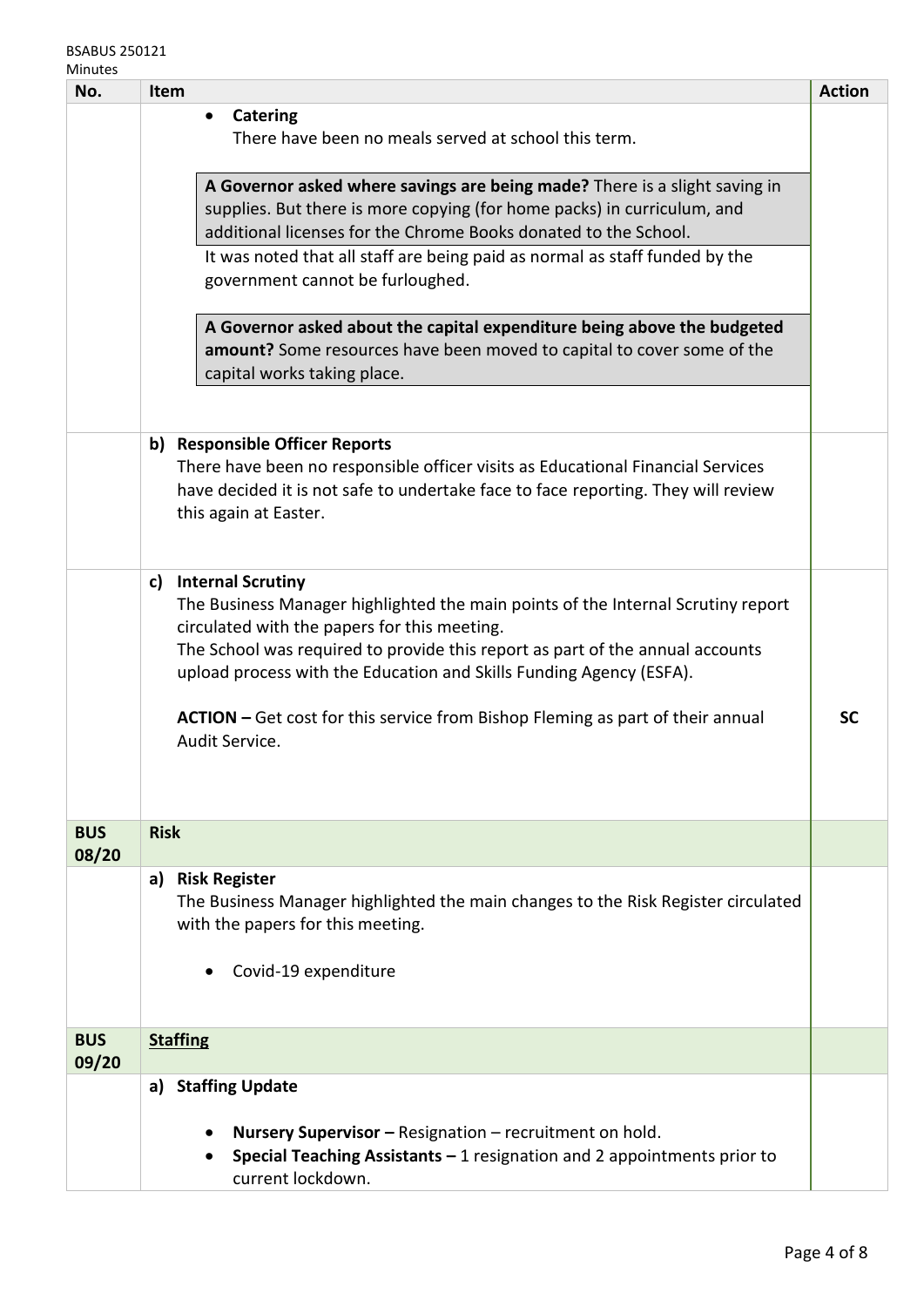## BSABUS 250121 Minutes

| No.                 | <b>Action</b><br>Item                                                                                                                                                                                                                                                                                                                                                                                                                                                                                                                                                                                                                                                                                                                                                                                                                                                                                                                                                                                                                                                                                                                                                                                                                                                                                                     |                        |  |
|---------------------|---------------------------------------------------------------------------------------------------------------------------------------------------------------------------------------------------------------------------------------------------------------------------------------------------------------------------------------------------------------------------------------------------------------------------------------------------------------------------------------------------------------------------------------------------------------------------------------------------------------------------------------------------------------------------------------------------------------------------------------------------------------------------------------------------------------------------------------------------------------------------------------------------------------------------------------------------------------------------------------------------------------------------------------------------------------------------------------------------------------------------------------------------------------------------------------------------------------------------------------------------------------------------------------------------------------------------|------------------------|--|
|                     | <b>Organisation Chart - updated version circulated with the papers for this</b><br>meeting.                                                                                                                                                                                                                                                                                                                                                                                                                                                                                                                                                                                                                                                                                                                                                                                                                                                                                                                                                                                                                                                                                                                                                                                                                               |                        |  |
| <b>BUS</b><br>10/20 | <b>Premises</b>                                                                                                                                                                                                                                                                                                                                                                                                                                                                                                                                                                                                                                                                                                                                                                                                                                                                                                                                                                                                                                                                                                                                                                                                                                                                                                           |                        |  |
|                     | a) Premises Update<br>The Business Manager highlighted the main points of the Maintenance works<br>report circulated with the papers for this meeting.<br>She noted that planned maintenance of equipment is continuing.<br><b>Drainage - The drainage that was constructed when the school was</b><br>originally built is causing serious Health & Safety concerns.<br>The School has submitted a Condition Improvement Fund (CIF) bid for £76k<br>to carry our repair works. The decision will not be known until the end of<br>March. If the bid is unsuccessful then Governors will have to consider using<br>school funds to carry out the work as the risk could have an impact on day-<br>to-day operation in the School.<br>It was noted that Futures for Somerset would be managing the project<br>along with other ones in the School<br>Action - Invite FfS to a future meeting to explain their role in managing<br>projects.<br>Action - Drainage project proposal to next Board meeting.<br>LED Lighting - Replacement of old lighting in the School if funding received<br>from the Salix Energy Efficiency Fund.<br>Small safe places for vulnerable children on $1st$ floor - This project to<br>create two spaces on the first floor is now not going ahead.<br>b) Capital Projects<br>See report above | <b>SC</b><br><b>SC</b> |  |
| <b>BUS</b><br>11/20 | <b>Health &amp; Safety</b>                                                                                                                                                                                                                                                                                                                                                                                                                                                                                                                                                                                                                                                                                                                                                                                                                                                                                                                                                                                                                                                                                                                                                                                                                                                                                                |                        |  |
|                     | <b>Health &amp; Safety update</b><br>a)<br>Colin Driscoll (Governor) has visited the School to review the points raised in the<br>Covid-19 Audit report.<br>Action - Circulate a copy of the Covid-19 Audit report with responses.<br>b) Covid-19 Risk Assessment<br>Governors noted the contents of the updated Risk Assessment circulated with the<br>papers for this meeting.                                                                                                                                                                                                                                                                                                                                                                                                                                                                                                                                                                                                                                                                                                                                                                                                                                                                                                                                          | $SC \rightarrow GJ$    |  |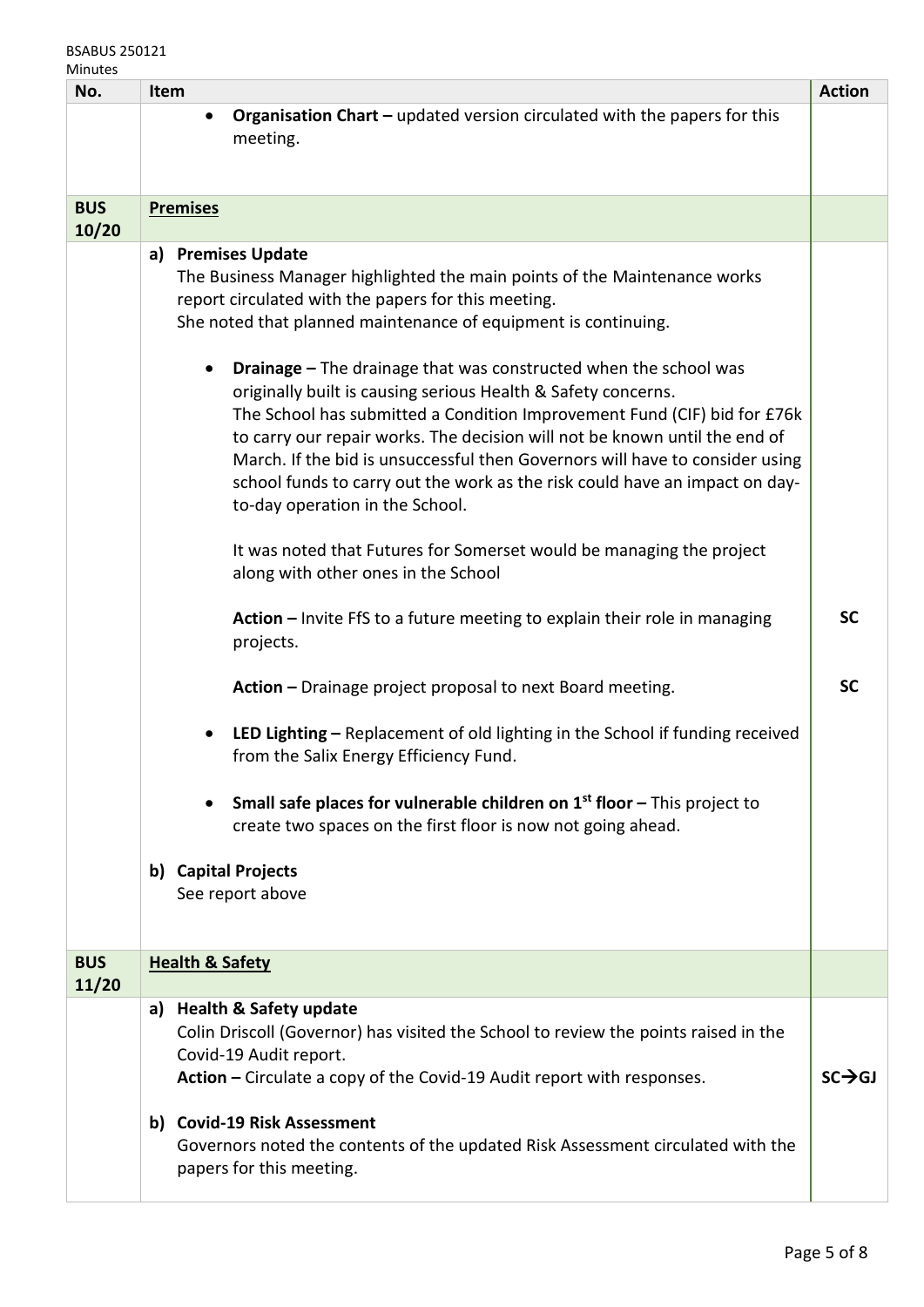| No.        | <b>Action</b><br><b>Item</b>                                                            |  |  |
|------------|-----------------------------------------------------------------------------------------|--|--|
|            | A Governor asked if there had been any changes in the staff PPE guidance?               |  |  |
|            | There have been no changes from the DfE. The School has asked all staff to wear         |  |  |
|            | face masks while moving around the School.                                              |  |  |
|            | The need to maintain Social Distancing has also been highlighted to all staff.          |  |  |
|            |                                                                                         |  |  |
| <b>BUS</b> | <b>Themed Policies</b>                                                                  |  |  |
| 12/20      |                                                                                         |  |  |
|            | a) Policy Grid                                                                          |  |  |
|            | The clerk reviewed the Policies relating to Business theme.                             |  |  |
|            | b) Policies for Approval                                                                |  |  |
|            | Helen Keast proposed that Governors approve the Health and Safety Policy.               |  |  |
|            | Seconded by Alex Tedford and approved by all present.                                   |  |  |
|            | <b>Abstentions: 0</b><br><b>For: 13</b><br>Against: 0                                   |  |  |
|            |                                                                                         |  |  |
|            | <b>Governor Meeting - Final Section</b>                                                 |  |  |
|            | <b>Chaired by Julie Summerhayes (Chair of Governors)</b>                                |  |  |
|            |                                                                                         |  |  |
| G40/20     | <b>Minutes of Previous Meeting</b>                                                      |  |  |
|            | Brian Walton proposed that Governors approve the minutes of the meeting 7 <sup>th</sup> |  |  |
|            | December 2020 Seconded by Adi Whatling and approved by all present.                     |  |  |
|            | <b>Abstentions: 0</b><br>Against: 0<br><b>For: 13</b>                                   |  |  |
|            |                                                                                         |  |  |
|            | [Governors not present at the meeting abstained from approving the minutes]             |  |  |
|            |                                                                                         |  |  |
| G41/20     | <b>Papers for Information</b>                                                           |  |  |
|            |                                                                                         |  |  |
|            | Governor Contact details are available on the Governors Secure Area of the website.     |  |  |
|            |                                                                                         |  |  |
|            |                                                                                         |  |  |
| G42/20     | <b>Matters Arising</b>                                                                  |  |  |
|            |                                                                                         |  |  |
|            | None                                                                                    |  |  |
|            |                                                                                         |  |  |
| G43/20     | <b>Governors Visits and Training</b>                                                    |  |  |
|            |                                                                                         |  |  |
|            | <b>Governors Visits' to School</b><br>a)                                                |  |  |
|            | SC - Annual Safeguarding Return                                                         |  |  |
|            | CD - Covid-19 Audit response<br>JS - Regular meeting with Headteacher.                  |  |  |
|            | It was noted that these are physical visits to review the Covid-19 secure site          |  |  |
|            | arrangements.                                                                           |  |  |
|            |                                                                                         |  |  |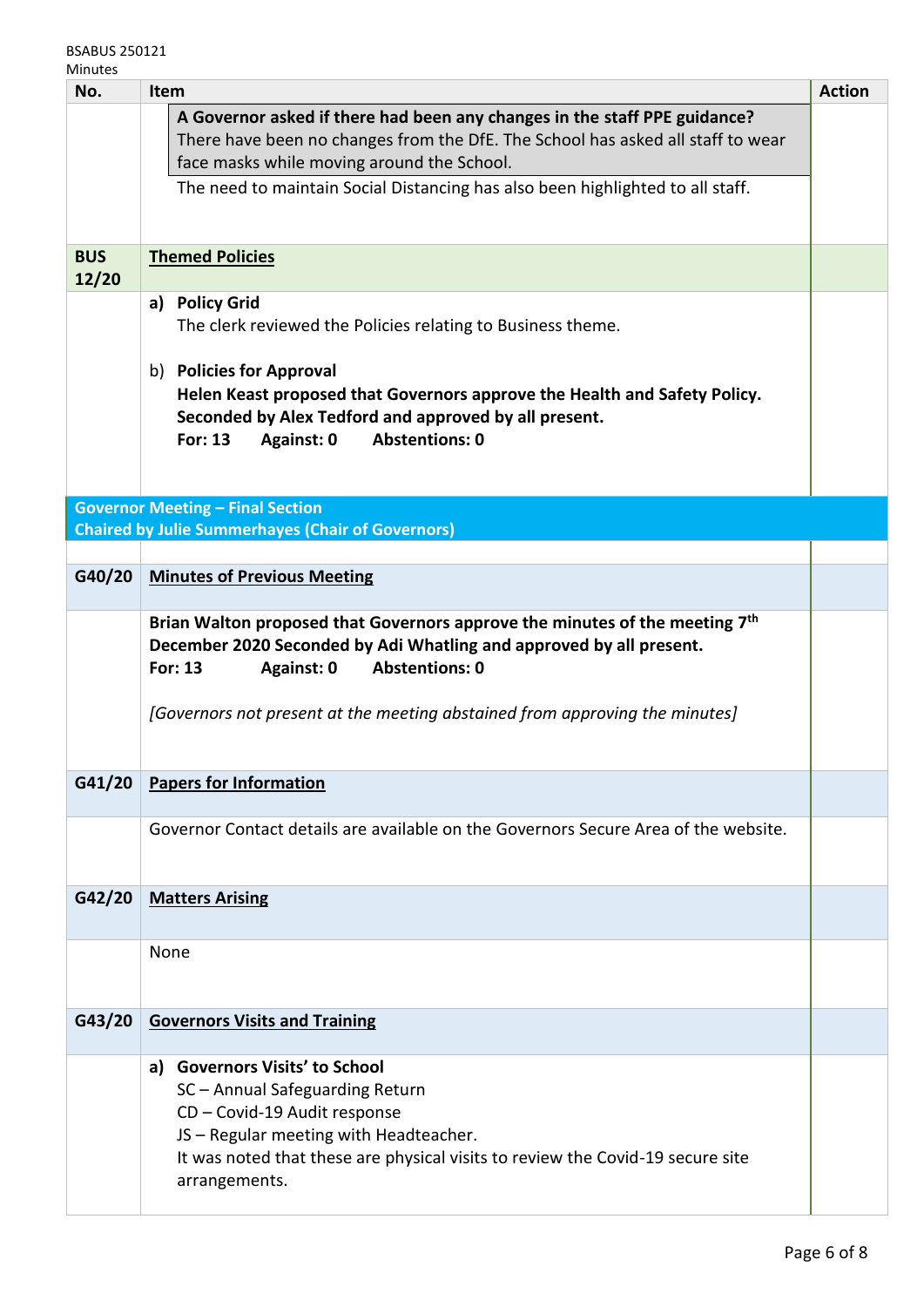| No.    | <b>Action</b><br>Item                                                                                                                                                                                                                                                                                                                             |  |  |
|--------|---------------------------------------------------------------------------------------------------------------------------------------------------------------------------------------------------------------------------------------------------------------------------------------------------------------------------------------------------|--|--|
|        | RS - Weekly Business / Finance meeting with the Business Manager                                                                                                                                                                                                                                                                                  |  |  |
|        | <b>Engagement with Senior and Subject leaders</b><br>b)<br>This is currently on hold due to the Covid-19 lockdown.                                                                                                                                                                                                                                |  |  |
|        | c) Governor Training<br>SC-Level 2 Safeguarding (Bridgwater College)<br>GJ - Clerks Briefing<br>DD - Governors Induction part 1<br>HF - Governors Induction part 1                                                                                                                                                                                |  |  |
| G44/20 | <b>Procedural Matters</b>                                                                                                                                                                                                                                                                                                                         |  |  |
|        | a) Clerks Briefing<br>The clerk highlighted that the consultation on Keeping Children Safe in School has<br>now opened.                                                                                                                                                                                                                           |  |  |
|        | b) Skills Audit<br>Governors reviewed the Skills Audit report circulated with the papers for this<br>meeting.<br>It was noted that with 14 Governors that the Board had a healthy number of<br>members and a good cross section of experience.<br>Areas of weakness will be used when looking at training requirements and future<br>recruitment. |  |  |
| G45/20 | <b>Any Other Business</b>                                                                                                                                                                                                                                                                                                                         |  |  |
|        | None                                                                                                                                                                                                                                                                                                                                              |  |  |
| G36/20 | Date, time, and, place of the next meeting                                                                                                                                                                                                                                                                                                        |  |  |
|        | The next meeting of the Board of Governors will be on<br>Monday 8 <sup>th</sup> February 2021 - SEYS                                                                                                                                                                                                                                              |  |  |
|        | All meetings will start at 6.00pm                                                                                                                                                                                                                                                                                                                 |  |  |
|        | The Chair thanked everybody for attending the meeting.                                                                                                                                                                                                                                                                                            |  |  |